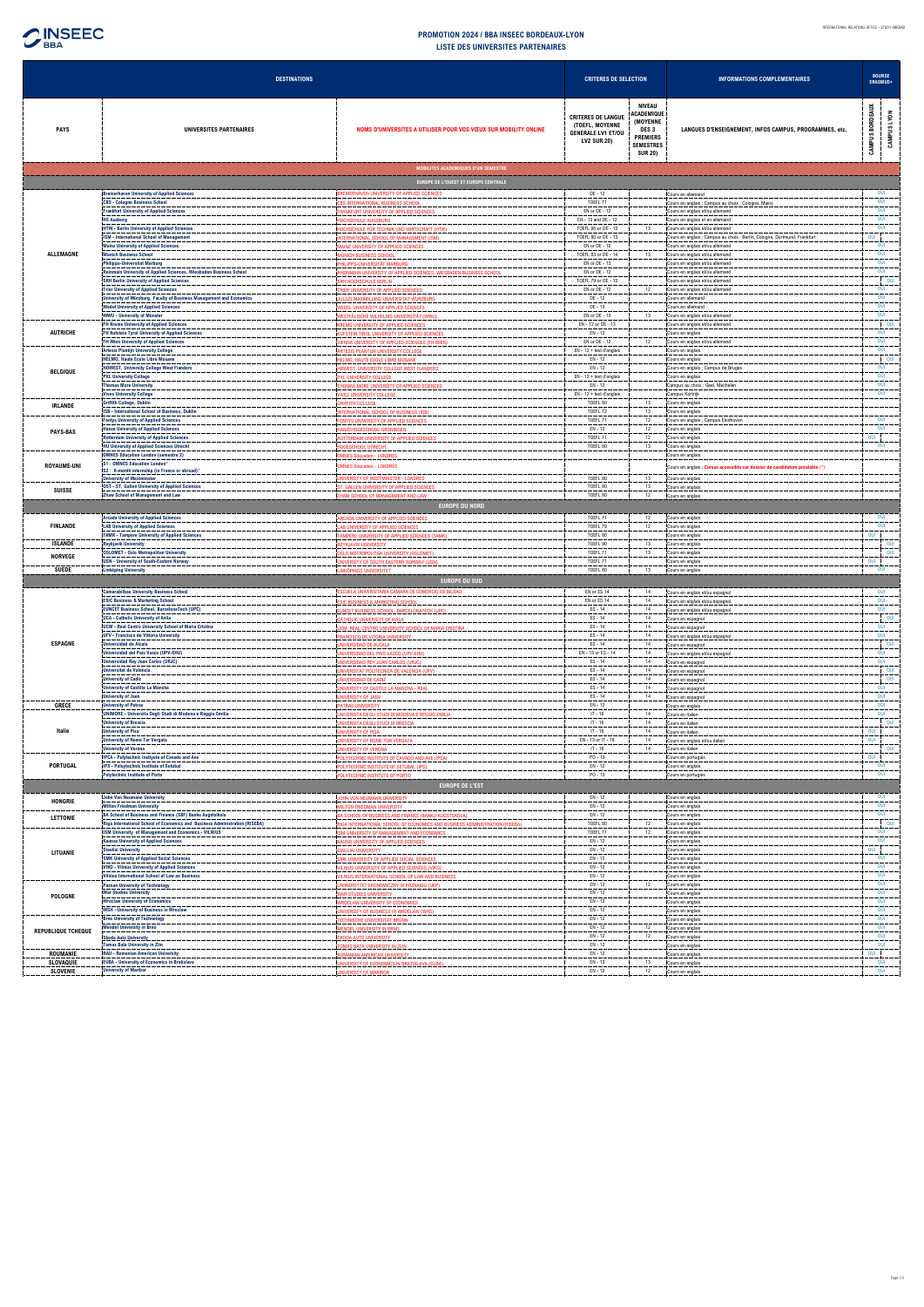

## **LISTE DES UNIVERSITES PARTENAIRES PROMOTION 2024 / BBA INSEEC BORDEAUX-LYON**

**INSEEC BBA** 

j,

|                                                              | <b>DESTINATIONS</b>                                                                                                       |                                                                                                                                                                                                               | <b>CRITERES DE SELECTION</b>                                                                    |                                                                                                               | <b>INFORMATIONS COMPLEMENTAIRES</b>                                                           | <b>BOURSE</b><br>ERASMUS+ |             |
|--------------------------------------------------------------|---------------------------------------------------------------------------------------------------------------------------|---------------------------------------------------------------------------------------------------------------------------------------------------------------------------------------------------------------|-------------------------------------------------------------------------------------------------|---------------------------------------------------------------------------------------------------------------|-----------------------------------------------------------------------------------------------|---------------------------|-------------|
| <b>PAYS</b>                                                  | UNIVERSITES PARTENAIRES                                                                                                   | NOMS D'UNIVERSITES A UTILISER POUR VOS VŒUX SUR MOBILITY ONLINE                                                                                                                                               | <b>CRITERES DE LANGUE</b><br>(TOEFL, MOYENNE<br><b>GENERALE LV1 ET/OU</b><br><b>LV2 SUR 20)</b> | NIVEAU<br>ACADEMIQUE<br>(MOYENNE<br>DES <sub>3</sub><br><b>PREMIERS</b><br><b>SEMESTRES</b><br><b>SUR 20)</b> | LANGUES D'ENSEIGNEMENT, INFOS CAMPUS, PROGRAMMES, etc.                                        | CAMPUS BORDEAUX           | CAMPUS LYON |
|                                                              |                                                                                                                           | AMERIQUE DU NORD ET AMERIQUE DU SUD                                                                                                                                                                           |                                                                                                 |                                                                                                               |                                                                                               |                           |             |
|                                                              | <b>Camosun College</b>                                                                                                    | CAMOSUN COLLEGE                                                                                                                                                                                               | TOEFL 83                                                                                        | 13                                                                                                            | Cours en anglais                                                                              |                           |             |
| CANADA                                                       | Okanagan University College, Okanagan School of Business<br>niversity of Regina                                           | OKANAGAN UNIVERSITY COLLEGE, OKANAGAN SCHOOL OF BUSINESS<br><b>NIVERSITY OF REGINA</b>                                                                                                                        | TOEFL 79<br>TOEFL 80                                                                            | 13<br>13                                                                                                      | Cours en anglais<br>Cours en anglais                                                          |                           |             |
|                                                              | <b>VIU - Vancouver Island University</b>                                                                                  | <b>VANCOUVER ISLAND UNIVERSITY</b>                                                                                                                                                                            | TOEFL 88                                                                                        | 13                                                                                                            | Cours en anglais                                                                              |                           |             |
|                                                              | <b>Indiana University of Pennsylvania</b>                                                                                 | INDIANA UNIVERSITE OF PENNSYLVANIA (IUP)                                                                                                                                                                      | TOEFL 80                                                                                        | 13                                                                                                            | Cours en anglais                                                                              |                           |             |
|                                                              | <b>San Diego State University</b><br><b>North Park University</b>                                                         | SAN DIEGO STATE UNIVERSITY<br><b>NORTH PARK UNIVERSITY</b>                                                                                                                                                    | TOEFL <sub>71</sub><br>TOEFL 80                                                                 | 13<br>13                                                                                                      | Cours en anglais<br>Cours en anglais                                                          |                           |             |
| <b>ETATS-UNIS</b>                                            | Ole Miss - The University of Mississippi                                                                                  | THE UNIVERSITY OF MISSISSIPPI                                                                                                                                                                                 | TOEFL 71                                                                                        | 13                                                                                                            | Cours en anglais                                                                              |                           |             |
|                                                              | <b>Pace University</b><br><b>UCI - University of California Irvine</b>                                                    | <b>PACE UNIVERSITY</b>                                                                                                                                                                                        | TOEFL 80<br>TOEFL 80                                                                            | 14<br>13                                                                                                      | Cours en anglais                                                                              |                           |             |
|                                                              | <b>UCR</b> - University of California Riverside                                                                           | <b>JNIVERSITY OF CALIFORNIA IRVINE</b><br>NIVERSITY OF CALIFORNIA RIVERSIDE                                                                                                                                   | TOEFL 80                                                                                        | 13                                                                                                            | Cours en anglais<br>Cours en anglais                                                          |                           |             |
| <b>BRESIL</b>                                                | <b>UNAERP - University of Ribeirao Preto</b>                                                                              | UNIVERSITY OF RIBEIRAO PRETO (UNAERP)                                                                                                                                                                         | TOEFL 70 or PO 14                                                                               | 14                                                                                                            | Cours en portugais et/ou anglais                                                              |                           |             |
| CHILI<br>COLOMBIE                                            | <b>Jniversidad Mayor</b><br><b>UAC - Autonomous University of the Caribbean</b>                                           | <b>JNIVERSIDAD MAYOR</b><br><b>NUTONOMOUS UNIVERSITY OF THE CARIBBEAN, UAC</b>                                                                                                                                | ES-14<br>$ES - 13$                                                                              | 14<br>12                                                                                                      | Cours en espagnol ; Campus au choix : Santiago, Temuco<br>Cours en espagnol                   |                           |             |
| <b>EQUATEUR</b>                                              | <b>UIDE - Universidad Internacional del Ecuador</b>                                                                       |                                                                                                                                                                                                               | EN or ES - 14                                                                                   | 14                                                                                                            | Cours en espagnol et/ou anglais                                                               |                           |             |
|                                                              | AUQ - Autonomous University of Querétaro                                                                                  | AUTONOMOUS UNIVERSITY OF QUERETARO                                                                                                                                                                            | $ES - 13$                                                                                       | 12                                                                                                            | Cours en espagnol<br>Cours en espagnol ou anglais ;                                           |                           |             |
|                                                              | <b>EBC - Escuela Bancaria y Comercial</b>                                                                                 | <b>ESCUELA BANCARIA Y COMERCIAL (EBC)</b>                                                                                                                                                                     | ES - 13 or EN - 13                                                                              | 12                                                                                                            | livers campus au choi                                                                         |                           |             |
|                                                              | ITESM - Instituto Tecnologico y de Estudios Superiores de Monterrey                                                       | STITUTO TECNOLOGICO Y DE ESTUDIOS SUPERIORES DE MONTERREY (ITESM)                                                                                                                                             | EN - 13 or ES - 13                                                                              | 12                                                                                                            | Cours en espagnol et/ou anglais ; Campus au choix : Guadalajara, Monterrey, Puebla, Querétaro |                           |             |
| <b>MEXIQUE</b>                                               | <b>UDEM, University of Monterrey</b><br><b>UDL - Universidad de Leon</b>                                                  | <b>IDEM, UNIVERSITY OF MONTERREY</b><br>VIVERSIDAD DE LEON (UDL)                                                                                                                                              | EN or ES - 13<br>$ES - 13$                                                                      | 12<br>12                                                                                                      | Cours en espagnol et/ou anglais<br>Cours en espagnol                                          |                           |             |
|                                                              | Iniversidad Tecmilenio                                                                                                    | <b>INIVERSIDAD TECMILENIO</b>                                                                                                                                                                                 | ES-13 or EN-13                                                                                  | 12                                                                                                            | Cours en espagnol et/ou anglais ; Campus au choix : Cancun, Merida, Querétaro, Las Torres     |                           |             |
|                                                              | <b>University of Guadalajara</b>                                                                                          | <b>INIVERSITY OF GUADALAJARA</b>                                                                                                                                                                              | $ES - 13$                                                                                       | 12                                                                                                            | Cours en espagnol                                                                             |                           |             |
|                                                              | <b>Jniversity of Guanajuato</b>                                                                                           | <b>NIVERSITY OF GUANAJUATO</b>                                                                                                                                                                                | $ES - 13$                                                                                       | 12                                                                                                            | Cours en espagnol                                                                             |                           |             |
|                                                              | <b>University of Veracruzana</b><br><b>UPAEP - University of Puebla</b>                                                   | <b>INIVERSITY OF VERACRUZANA</b><br>JPAEP, UNIVERSITY OF PUEBLA                                                                                                                                               | $ES - 13$<br>EN or ES - 13                                                                      | 12<br>12                                                                                                      | Cours en espagnol<br>Cours en espagnol et/ou anglais                                          |                           |             |
| PEROU                                                        | USIL - Universidad San Ignacio de Loyola                                                                                  | UNIVERSIDAD SAN IGNACIO DE LOYOLA (USIL)                                                                                                                                                                      | $ES - 14$                                                                                       | 14                                                                                                            | Cours en espagnol ; Campus Lima                                                               |                           |             |
|                                                              |                                                                                                                           | <b>ASIE ET OCEANIE</b>                                                                                                                                                                                        |                                                                                                 |                                                                                                               |                                                                                               |                           |             |
|                                                              | <b>BAU - Bahcesehir University</b>                                                                                        | <b>BAHCESEHIR UNIVERSITY (BAU)</b>                                                                                                                                                                            | EN - 12                                                                                         |                                                                                                               | Cours en anglais                                                                              | OUI                       |             |
| <b>TURQUIE</b>                                               | <b>IKU - Istanbul Kultur University</b><br><b>TED University</b>                                                          | <b>ISTANBUL KULTUR UNIVERSITY</b><br><b>TED UNIVERSITY</b>                                                                                                                                                    | $EN - 12$<br>$EN - 12$                                                                          |                                                                                                               | Cours en anglais<br>Cours en anglais                                                          | OUI<br>OUI                |             |
|                                                              | <b>UFUK University - Ankara</b>                                                                                           | <b>UFUK UNIVERSITY</b>                                                                                                                                                                                        | EN - 12                                                                                         |                                                                                                               | Cours en anglais                                                                              | <b>OUI</b>                |             |
| <b>RUSSIE</b>                                                | <b>PRUE - Plekhanov Russian University of Economics</b><br>SPBSTU - Peter The Great ST. Petersburg Polytechnic University | PLEKHANOV RUSSIAN UNIVERSITY OF ECONOMICS                                                                                                                                                                     | TOEFL 80<br>TOEFL 71                                                                            | 13<br>13                                                                                                      | Cours en anglais                                                                              |                           |             |
| <b>KAZAKHSTAN</b>                                            | Kazguu - University Higher School of Economics                                                                            | PETER THE GREAT ST. PETERSBURG POLYTECHNIC UNIVERSITY<br>KAZGUU UNIVERSITY HIGHER SCHOOL OF ECONOMICS                                                                                                         | TOEFL 79                                                                                        |                                                                                                               | Cours en anglais<br>Cours en anglais                                                          |                           |             |
|                                                              | <b>Dankook University</b>                                                                                                 | DANKOOK UNIVERSITY                                                                                                                                                                                            | TOEFL 71                                                                                        | 12                                                                                                            | Cours en anglais                                                                              |                           |             |
| COREE DU SUD (REPUBLIQUE Hallym University                   | <b>Dongguk Universiity</b>                                                                                                | <b>DONGGUK UNIVERSITY</b><br><b>HALLYM UNIVERSITY</b>                                                                                                                                                         | TOEFL 71<br>TOEFL 71                                                                            | 13<br>12                                                                                                      | Cours en anglais<br>Cours en anglais                                                          |                           |             |
| DE LA COREE)                                                 | <b>KNU - Kyungpook National University</b>                                                                                | KYUNGPOOK NATIONAL UNIVERSITY (KNU)                                                                                                                                                                           | TOEFL 71                                                                                        | 12                                                                                                            | Cours en anglais                                                                              |                           |             |
|                                                              | <b>Kyonggi University</b>                                                                                                 | <b>KYONGGI UNIVERSITY</b>                                                                                                                                                                                     | TOEFL 71                                                                                        | 12                                                                                                            | Cours en anglais                                                                              |                           |             |
|                                                              | <b>Solbridge International School of Business</b><br><b>Taylor's University</b>                                           | SOLBRIDGE INTERNATIONAL SCHOOL OF BUSINESS<br><b>TAYLOR'S UNIVERSITY COLLEGE</b>                                                                                                                              | TOEFL 80<br>$EN - 12$                                                                           | 13<br>13                                                                                                      | Cours en anglais<br>Cours en anglais                                                          |                           |             |
| <b>MALAISIE</b>                                              | <b>UPM - Universiti Putra Malaysia</b>                                                                                    | <b>UNIVERSITI PUTRA MALAYSIA</b>                                                                                                                                                                              | EN - 12                                                                                         | 12                                                                                                            | Cours en anglais                                                                              |                           |             |
| <b>TAIWAN</b>                                                | <b>MCU - Ming Chuan University</b>                                                                                        | <b>MING CHUAN UNIVERSITY</b>                                                                                                                                                                                  | TOEFL 71                                                                                        | 12                                                                                                            | Cours en anglais                                                                              |                           |             |
|                                                              | <b>NUK - National University of Kaohsiung</b><br><b>SCU - Shih-Chien University</b>                                       | NATIONAL UNIVERSITY OF KAOHSIUNG<br><b>SHIH-CHIEN UNIVERSITY</b>                                                                                                                                              | $EN - 12$<br>EN - 13                                                                            | 12<br>12                                                                                                      | Cours en anglais<br>Cours en anglais                                                          |                           |             |
|                                                              | <b>Kasetsart University</b>                                                                                               | <b>KASETSART UNIVERSITY</b>                                                                                                                                                                                   | $EN - 13$                                                                                       | 13                                                                                                            | Cours en anglais ; Campus Bangkok                                                             |                           |             |
| <b>THAILANDE</b>                                             | <b>PSU - Prince of Songkla University</b>                                                                                 | PRINCE OF SONGKLA UNIVERSITY                                                                                                                                                                                  | $EN - 12$<br>$EN - 12$                                                                          | 12                                                                                                            | Cours en anglais ; Campus Phuket                                                              |                           |             |
|                                                              | <b>Siam University</b><br><b>Swinburne University of Technology</b>                                                       | <b>SIAM UNIVERSITY - BANGKOK</b><br><b>WINBURNE UNIVERSITY OF TECHNOLOGY</b>                                                                                                                                  | TOEFL 80                                                                                        | 12<br>13                                                                                                      | Cours en anglais ; Campus Bangkok<br>Cours en anglais                                         |                           |             |
| <b>AUSTRALIE</b>                                             | <b>USC - University of the Sunshine Coast</b>                                                                             | UNIVERSITY OF THE SUNSHINE COAST (USC)                                                                                                                                                                        | TOEFL 80                                                                                        | 13                                                                                                            | Cours en anglais                                                                              |                           |             |
|                                                              | <b>Victoria University</b><br>NMIT - Nelson Marlborough Institute of Technology                                           | <b>VICTORIA UNIVERSITY</b><br><b>NELSON MARLBOROUGH INSTITUTE OF TECHNOLOGY, NMIT</b>                                                                                                                         | TOEFL 80<br>TOEFL 60 (20 for Writing)                                                           | 13<br>13                                                                                                      | Cours en anglais<br>Cours en anglais                                                          |                           |             |
| <b>NOUVELLE ZELANDE</b>                                      | <b>University of Otago</b>                                                                                                | UNIVERSITY OF OTAGO                                                                                                                                                                                           | TOEFL 80                                                                                        | 13                                                                                                            | Cours en anglais                                                                              |                           |             |
|                                                              |                                                                                                                           |                                                                                                                                                                                                               |                                                                                                 |                                                                                                               |                                                                                               |                           |             |
|                                                              |                                                                                                                           | MOBILITES ACADEMIQUES ANNUELLES NON DIPLÔMANTES (NON DEGREE-SEEKING PROGRAMMES)                                                                                                                               |                                                                                                 |                                                                                                               |                                                                                               |                           |             |
|                                                              |                                                                                                                           | ANNEES COMPLETES (une seule université pendant une année)                                                                                                                                                     |                                                                                                 |                                                                                                               |                                                                                               |                           |             |
| ALLEMAGNE                                                    | <b>ISM - International School of Management</b>                                                                           | NTERNATIONAL SCHOOL OF MANAGEMENT (ISM)                                                                                                                                                                       | EN or DE - 14                                                                                   | 14                                                                                                            | Cours en anglais ; Campus au choix : Berlin, Cologne, Dortmund, Frankfurt, Hamburg            | OUI                       |             |
|                                                              | <b>Munich Business School</b>                                                                                             | <b>JNICH BUSINESS SCHOOL</b>                                                                                                                                                                                  | TOEFL 83 or DE - 14                                                                             | 13                                                                                                            | Cours en anglais et/ou allemand                                                               | OUI                       |             |
| <b>AUTRICHE</b><br><b>COREE DU SUD</b>                       | <b>FH Wien University of Applied Sciences</b><br><b>KNU - Kyungpook National University</b>                               | <b>IN THE SERVICE OF APPLIED SCIENCES (FH WIEN)</b><br>KYUNGPOOK NATIONAL UNIVERSITY (KNU)                                                                                                                    | TOEFL 80<br>TOEFL 71                                                                            | 13<br>13                                                                                                      | Cours en anglais<br>Cours en anglais                                                          | OUI                       |             |
| <b>ESPAGNE</b>                                               | <b>Universidad Rey Juan Carlos (URJC)</b>                                                                                 | INIVERSIDAD REY JUAN CARLOS (URJC)                                                                                                                                                                            | $ES - 15$                                                                                       | 14                                                                                                            | Cours en espagnol                                                                             | OUI                       |             |
| <b>ITALIE</b><br>LITUANIE                                    | <b>University of Brescia</b><br><b>VIKO - Vilnius University of Applied Sciences</b>                                      | <b>INIVERSITA DEGLI STUDI DI BRESCIA</b><br><b>/ILNIUS UNIVERSITY OF APPLIED SCIENCES (VIKO)</b>                                                                                                              | $IT - 16$<br>EN - 14                                                                            | 14<br>13                                                                                                      | Cours en italien<br>Cours en anglais                                                          | OUI                       | OUI         |
| <b>MEXIQUE</b>                                               | ITESM - Instituto Tecnologicoy de Estudios Superiores de Monterrey                                                        | NSTITUTO TECNOLOGICO Y DE ESTUDIOS SUPERIORES DE MONTERREY (ITESM)                                                                                                                                            | EN - 13 or ES - 13                                                                              | 13                                                                                                            | Cours en espagnol et/ou anglais ; Campus au choix : Guadalajara, Monterrey, Puebla, Querétaro |                           |             |
| POLOGNE                                                      | <b>Wroclaw University of Economics</b>                                                                                    | <b>VROCLAW UNIVERSITY OF ECONOMICS</b>                                                                                                                                                                        | $EN - 12$                                                                                       | 13                                                                                                            | Cours en anglais                                                                              | OUI                       |             |
| <b>REPUBLIQUE TCHEQUE</b>                                    | <b>Skoda Auto University</b>                                                                                              | <b>KODA AUTO UNIVERSITY</b>                                                                                                                                                                                   | TOEFL 70                                                                                        | 13                                                                                                            | Cours en anglais                                                                              | OUI                       |             |
| <b>TURQUIE</b>                                               | <b>BAU - Bahcesehir University</b>                                                                                        | <b>BAHCESEHIR UNIVERSITY (BAU)</b>                                                                                                                                                                            | EN - 14                                                                                         | 13                                                                                                            | Cours en anglais                                                                              | OUI                       |             |
|                                                              |                                                                                                                           | TRACKS MIXTES (2 universités) - L'ordre de départ ne peut pas être inversé, sauf containtes circonstantielles                                                                                                 |                                                                                                 |                                                                                                               |                                                                                               |                           |             |
| <b>ASIAN TRACK:</b>                                          | <b>S1: Dankook University</b>                                                                                             | <b>S1: DANKOOK UNIVERSITY</b>                                                                                                                                                                                 | TOEFL 80                                                                                        | 13                                                                                                            | Cours en anglais                                                                              |                           |             |
| <b>COREE DU SUD - TAIWAN</b><br><b>EAST- EUROPEAN TRACK:</b> | S2 : Shih-Chien University<br>S1: ISM - International School of Management                                                | <b>S2: SHIH-CHIEN UNIVERSITY</b><br>S1: INTERNATIONAL SCHOOL OF MANAGEMENT (ISM)                                                                                                                              |                                                                                                 |                                                                                                               |                                                                                               |                           |             |
| <b>ALLEMAGNE - LETTONIE</b>                                  | S1 : BA School of Business and Finance (SBF) Banku Augstslkola                                                            | S2: BA SCHOOL OF BUSINESS AND FINANCE (BANKU AUGSTSKOLA)                                                                                                                                                      | TOEFL 80                                                                                        | 13                                                                                                            | Cours en anglais                                                                              | OUI**                     |             |
|                                                              |                                                                                                                           | **Attention : pour les étudiants lyonnais, la bourse Erasmus est disponible uniquement pour les semestres à BA School of Business and Finance (SBF), aucun financement pour les semestres à ISM en Allemagne  |                                                                                                 |                                                                                                               |                                                                                               |                           |             |
| <b>ESPAGNE - PORTUGAL</b>                                    | WEST - EUROPEAN TRACK : S1 IPS Poluytechnic Institute of Setubal<br>S2 : UFV Francisco de Vittoria University             | S1: POLYTECHNIC INSTITUTE OF SETUBAL (IPS)<br>S2: FRANCISCO DE VITORIA UNIVERSITY                                                                                                                             | $EN - 12$                                                                                       | 14                                                                                                            | Cours en anglais                                                                              | OUI                       |             |
|                                                              |                                                                                                                           | **Attention : pour les étudiants bordelais, la bourse Erasmus est disponible uniquement pour les semestres à POLYTECHNIC INSTITUTE OF SETUBAL (IPS), possibilité de financement Aquimob pour le 2ème semestre |                                                                                                 |                                                                                                               |                                                                                               | OUI**                     |             |
| <b>LATIN TRACK:</b>                                          | <b>S1 : Universidad de Tecmilenio</b>                                                                                     | S1: UNIVERSIDAD TECMILENIO                                                                                                                                                                                    |                                                                                                 |                                                                                                               |                                                                                               |                           |             |
| <b>MEXIQUE - ESPAGNE</b>                                     | S2 : Universidad de Alcala                                                                                                | S2: UNIVERSIDAD DE ALCALA                                                                                                                                                                                     | ES - 14 and EN - 13                                                                             | 13                                                                                                            | Cours en espagnol et en anglais                                                               | OUI                       |             |
| <b>BIG JUMP TRACK:</b><br><b>COREE DU SUD - SUISSE</b>       | <b>S1: Kyungpook National University</b><br>S2: OST - ST. Gallen University of Applied Sciences                           | S1: KYUNGPOOK NATIONAL UNIVERSITY (KNU)<br>S2: ST. GALLEN UNIVERSITY OF APPLIED SCIENCES                                                                                                                      | TOEFL 80                                                                                        | 13                                                                                                            | Cours en anglais                                                                              |                           |             |
| <b>AMERICAN TRACK:</b>                                       | <b>S1: Universidad Mayor</b><br><b>S2: Camosun College</b>                                                                | <b>S1: UNIVERSIDAD MAYOR</b><br><b>S2: CAMOSUN COLLEGE</b>                                                                                                                                                    | TOEFL 80 and ES - 13                                                                            | 13                                                                                                            | Cours en espagnol et en anglais                                                               |                           |             |
| <b>CHILI - CANADA</b><br><b>COFFEE TRACK</b>                 | S1: BAU - Bahcesehir University                                                                                           | S1: BAHCESEHIR UNIVERSITY (BAU)                                                                                                                                                                               | ES - 14 and EN - 13                                                                             | 13                                                                                                            | Cours en espagnol et en anglais                                                               | OUI**                     |             |
| <b>TURQUIE - COLOMBIE</b>                                    | S2: UAC - Autonomous University of the Caribbean                                                                          | S2: AUTONOMOUS UNIVERSITY OF THE CARIBBEAN, UAC                                                                                                                                                               |                                                                                                 |                                                                                                               |                                                                                               |                           |             |
|                                                              |                                                                                                                           | **Attention : pour tous les étudiants la bourse Erasmus s'appliquera uniquement pour le semestre à BAU - Bahcesehir University en Turquie                                                                     |                                                                                                 |                                                                                                               |                                                                                               |                           |             |
| <b>MOUNTAIN TRACK:</b><br>SUISSE - ITALIE                    | S1: Zhaw School of Management and Law<br><b>S2: University of Rome Tor Vergata</b>                                        | S1: ZHAW SCHOOL OF MANAGEMENT AND LAW<br><b>S2: UNIVERSITY OF ROME TOR VERGATA</b>                                                                                                                            | TOEFL 80                                                                                        | 12                                                                                                            | Cours en anglais                                                                              | $OU$ **                   |             |

| <b>NORDIC TRACK:</b><br><b>FINLANDE - RUSSIE</b>                                                                                                  | S1: TAMK - Tampere University of Applied Sciences<br>S2: SPBSTU - ST. Petersburg Polytechnic University | S1: TAMPERE UNIVERSITY OF APPLIED SCIENCES (TAMK)<br>S2: PETER THE GREAT ST. PETERSBURG POLYTECHNIC UNIVERSITY | TOEFL 80             |  | Cours en anglais                |  |
|---------------------------------------------------------------------------------------------------------------------------------------------------|---------------------------------------------------------------------------------------------------------|----------------------------------------------------------------------------------------------------------------|----------------------|--|---------------------------------|--|
| **Attention : pour les étudiants lyonnais, pas de Bourse Erasmus pour ce TRACK-MIXTE, possibilité de financement BRMIE pour 1 semestre uniquement |                                                                                                         |                                                                                                                |                      |  |                                 |  |
| SOUTH - AMERICAN TRACK : 51 : Universidad Mayor<br>CHILI - PEROU                                                                                  | S2: USIL Universidad San Ignacio de Lovola                                                              | : UNIVERSIDAD MAYOR<br>JIVERSIDAD SAN IGNACIO DE LOYOLA (LISIL                                                 | $ES - 14$            |  | Cours en anglais                |  |
| <b>TRANS-ATLANTIC TRACK:</b><br><b>EQUATEUR - IRLANDE</b>                                                                                         | S1: UIDE - Universidad Internacional del Ecuador<br>S2: ISB Dublin                                      |                                                                                                                | TOEFL 80 and ES - 13 |  | Cours en espagnol et en anglais |  |
|                                                                                                                                                   |                                                                                                         |                                                                                                                |                      |  |                                 |  |

**\*\*Attention : pour tous les étudiants la bourse Erasmus s'appliquera uniquement pour le semestre à Tor Vergata en Italie (pour les étudiants bordelais uniquement)**

J.